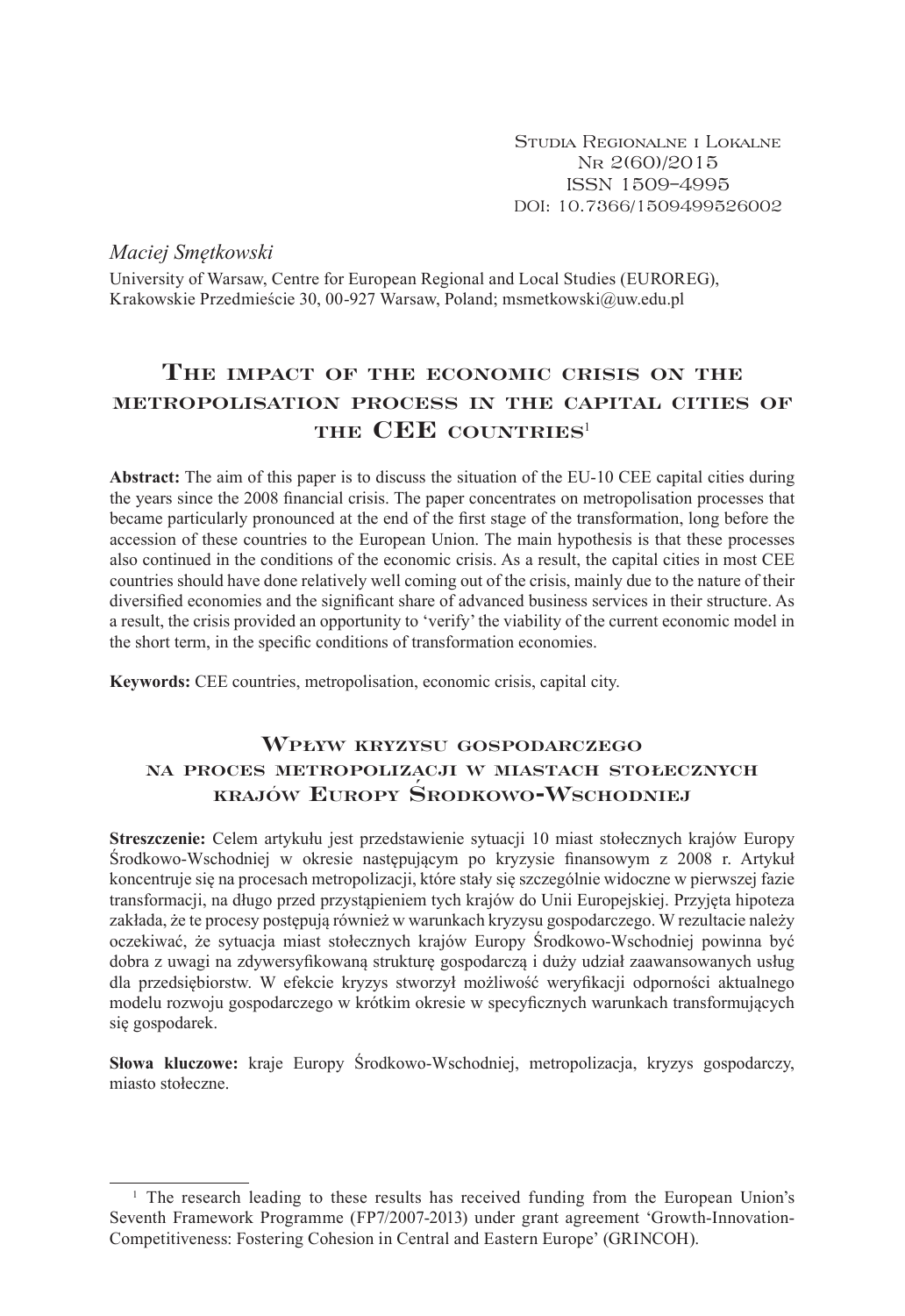### **Introduction**

Contemporary metropolisation processes taking place on different spatial scales are the main factor shaping the economy and space of large cities, particularly in well-developed countries (Castells, 1989, 1998). In an information economy, the development of metropolises is based on three mutually supplementary pillars (Sassen,2001;HallandPain,2006;Krätke2007).Thefirstisrelatedtotransnational corporations, including companies providing advanced business services. The second is associated with hi-tech and creative industries. For instance, T. Hutton (2010) draws attention to contemporary, specific reindustrialisation processes in the central areas of metropolises. The third pillar encapsulates cultural and trade functions, including their role in the development of the tourism sector (Wrigley and Lowe, 2002; Degen and Garcia, 2012). At the same time, it is possible to observe the spatial dimension of the growing polycentricity of existing spatial structures (cf. e.g. Batten, 1995; Kunzmann, 1998; Criekingen et al., 2007), with centrality becoming increasingly fuzzy in the metropolitan space (Soja, 2000).

To sum up, the observable metropolisation processes are associated with (cf. Smętkowski and Gorzelak, 2008):

- transition from a traditional industrial economy, with capital and labour as its main production factors, to an information and service-based economy in which innovation is the main factor of development;
- segmentation of the global economy, where the competitive advantage in the high-technology segment is based on the capacity to create and adapt innovations, whilst the low-technology segment is governed by the price competition. The former segment is usually located in metropolitan areas, while the latter  $-$  in non-metropolitan areas;
- changes in the spatial linkages within the economy, which involve the development of a network of global cities that attract firms providing advanced business services, headquarters of the largest international corporations and research-intensive industries that organise global information flows.

In recent years, the changes taking place in the service sector have had a crucial impact on the economies of the metropolitan centres in highly-developed countries, and the most important changes took place over approximately 10-year periods, starting in 1970 (cf. Hutton, 2010). The first of these periods, which began in the 1970s, involved the externalisation of services from industrial enterprises, a process that fostered the development of business services and led to the cities becoming specialised, national or regional, service centres. The second phase, associated with the increasing internationalisation of the service sector, began in the 1980s and was characterised by a growth of intermediation services such as banking and finance, but also of other advanced business services, coupled with their increasing specialisation in control and management functions. Over this period, metropolises became the main hubs for international exchange and investments. The current phase, which started after 1990, can be described as the globalisation phase, due to the rapid growth of information and communication technologies (ICT), accompanied by an expansion of knowledge-based business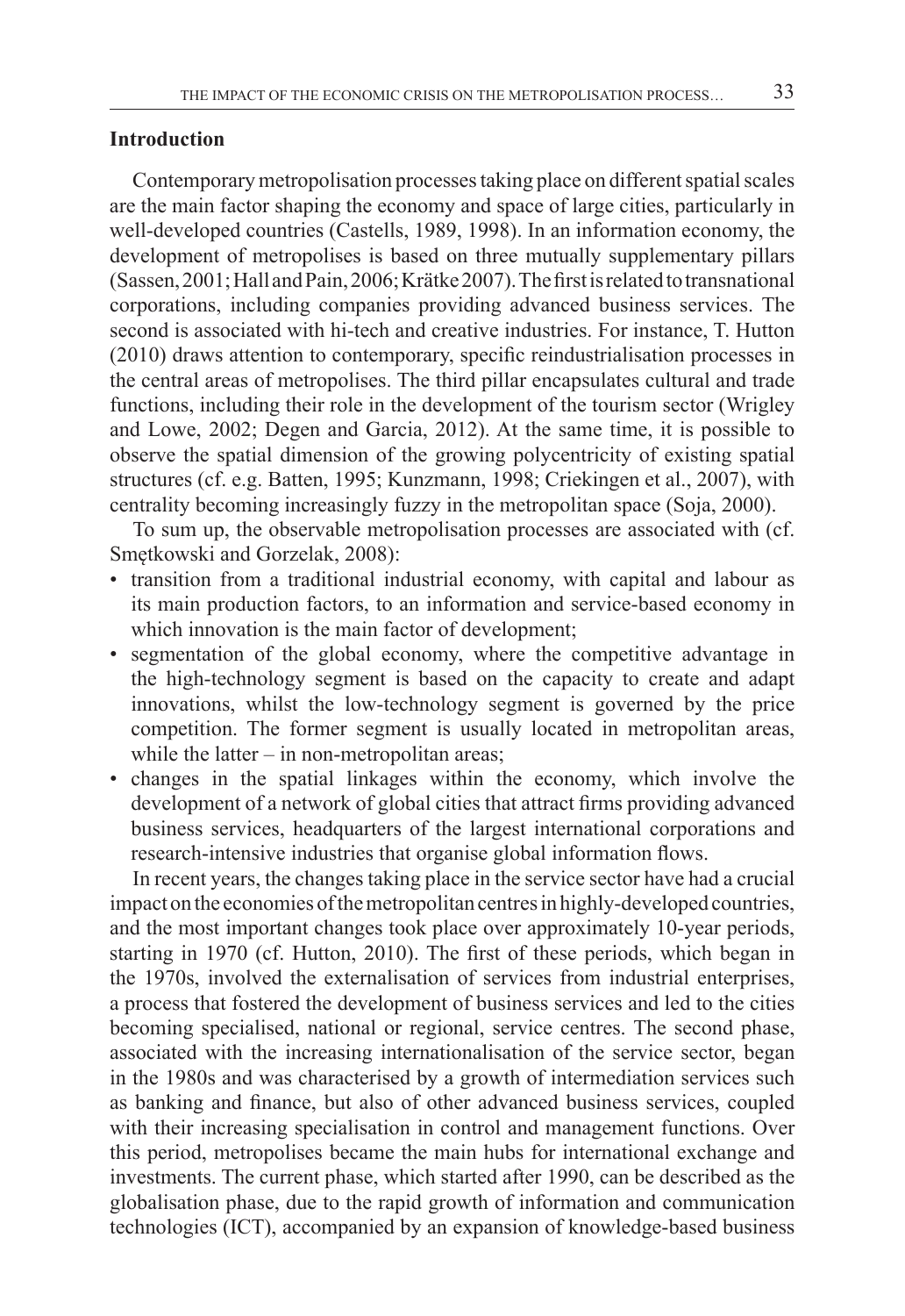services and tougher competition between metropolises for control over the flows of capital, technologies, and information.

In Central and Eastern European countries (CEECs), locked in the fetters of the old industrial development paradigm until 1989, it could be expected that the scale of metropolisation processes associated with the transition to a free market economy and becoming a part of globalisation flows would be much more spontaneous than in Western European countries. Furthermore, it should be assumed that these waves of changes in the service sector typical of metropolises in highly-developed countries would overlap with each other. This is corroborated by many empirical studies that clearly show that large cities, especially those incorporating capital cities, became the leaders of the transformation process (Gorzelak, 1996; Petrakos, 2001; Smętkowski and Wójcik, 2012). This was a consequence of the fact that capital city regions had the best transport accessibility, as well as their capital city functions and the human capital with the best qualifications, a key factor in the development of a knowledge-based economy. In effect, this led to a huge inflow of capital from abroad, with investments *inter alia* in the sector of advanced business services, which in turn resulted in a boom in the market for office and retail space, boosted the numbers of university students, increased air travel, and produced considerable structural changes triggered by deindustrialisation processes (cf. e.g. Kuć-Czajkowska, 2010; Gorzelak and Smętkowski, 2011).

The global economic crisis originating in a crisis in the financial sector could have exerted a strong impact on metropolisation processes in the CEECs. However, the regional dimension of the crisis phenomena has not yet been discussed in depth, due to the lack of relevant statistical data. Preliminary analyses based on the changes taking place in the labour markets (cf. Gorzelak, 2011) led to a hypothesis stating that the regions the least affected by the crisis should include metropolitan regions with the most diversified economic structure on the one hand, and on the other – agricultural regions with the least presence in globalisation processes. In consequence, the remaining regions should be most heavily exposed to the crisis phenomena, especially those with the most attributes of the former, 'Fordist' model of economic development.

The main aim of this paper is to present the situation in ten capital cities of CEE countries that are members of the European Union over the last three post-crisis years, i.e. 2008–2011. The paper concentrates on metropolisation processes that became particularly pronounced at the end of the first stage of the transformation, long before the accession of these countries to the European Union. The main hypothesis is that these processes also continued in the conditions of the economic crisis. As a result, the capital cities in most of the CEECs should have done relatively well coming out of the crisis, mainly due to the nature of their diversified economies and the significant share of advanced business services in their structure. As a result, the crisis provided an opportunity to 'verify' the viability of the current economic model in the short term, in the specific conditions of transformation economies.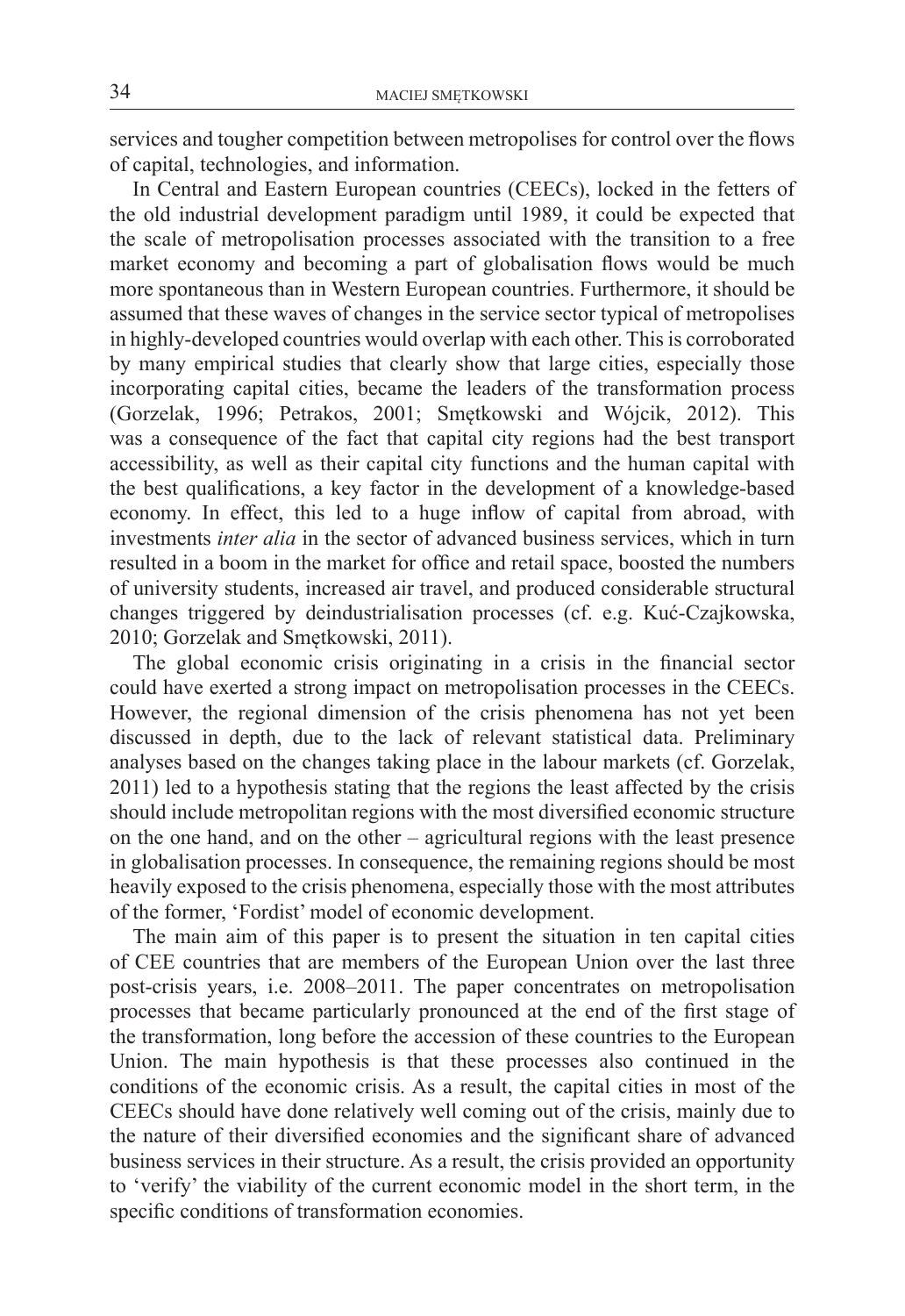The paper has the following structure: the first part discusses the national (domestic) dimension of the economic crisis and the development trajectories of the capital city regions in 1995–2011. The second part identifies the factors that underpinned the metropolisation processes in the CEECs. The third and final part demonstrates how the capital city regions of the CEECs were affected by the recent economic crisis, with an emphasis on the dynamics of their economic growth compared to their respective national economies, the direction of structural changes taking place over this period, and the changing relationships between the metropolises and their regions. In addition, based on two selected case studies of metropolitan centres, Warsaw and Riga, the developments taking place in the labour and office property markets during the economic slowdown/ crisis are discussed.

#### **1. Economic crisis in the CEECs and capital cities**

The financial crisis, the onset of which was symbolically epitomised by the collapse of Lehman Brothers, a US investment bank, on 15 September 2008, quickly turned into a global economic recession. The main channels through which the global crisis was imported into the CEECs included (Orłowski, 2010) the collapse of exports to Western European countries due to shrinking consumer demand, reduced scale of FDIs globally, and financial instability caused by dependency on external sources of financing that were crippled due to declining confidence in emerging markets. In parallel, G. Gorzelak (2011) divided the factors underpinning the crisis into two categories: external, which include decreasing exports, reduced activity of foreign banks, drop in FDIs, and outflow of capital; and internal, embracing high specialisation levels of the national economies, housing bubble, excessive salary rises, overvalued national currencies, high public deficit levels, and weak institutions.

The scale of the economic crisis differed across the CEECs (Figure 1). In 2009, the crisis was the most acutely felt in the Baltic states, leading to a real GDP drop by a staggering 15%, a figure unheard of even in the first stage of the economic transformation. In the remaining countries, the recession oscillated between 5% and 8%, with the exception of Poland, which recorded a 1.7% rise in GDP. A comparison of the GDP level in 2008 with that at the end of 2013 showed that Poland had an aggregate economic growth of 14.3%. In this period, Slovakia and Estonia were the countries whose economies had bounced back (a 5.0% and a 3.0% increase, respectively). Changes in the GDP of another four countries approximated the EU average, which meant a slight decrease of ca. 2%. However, Hungary, Latvia (a 5–6% decrease) and Slovenia (a 9.4% decrease) had not rebounded, even though two of these countries were the first to enter the recession phase. In addition, post 2010, only five countries clearly recovered growth; these were Poland, Slovakia and the Baltic states, whilst growth in the case of Romania and Bulgaria was much lower than in the former group. At the same time, the economies of Slovenia, the Czech Republic, and Hungary were still stagnating, and even recorded a small drop in GDP in 2012–2013.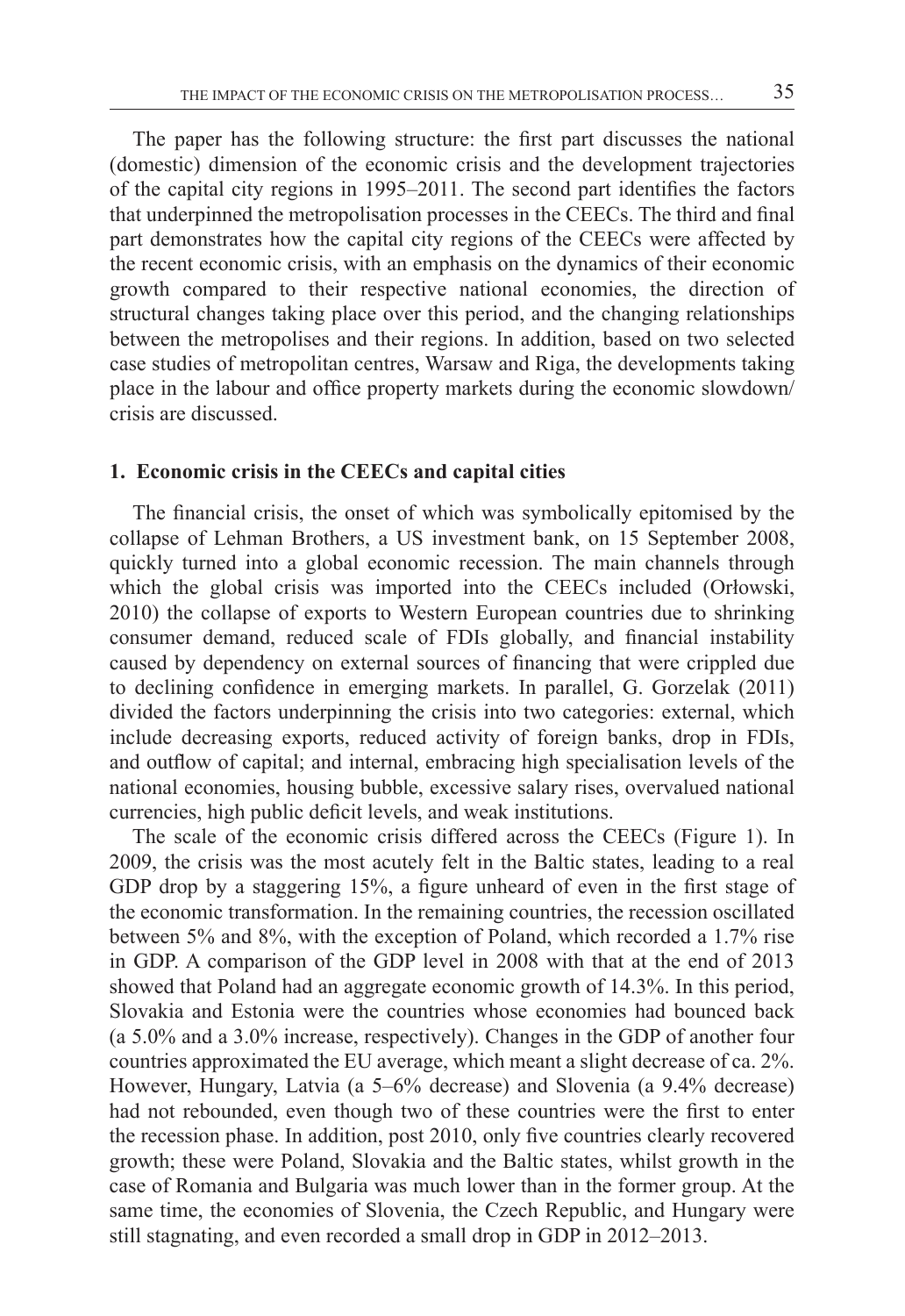





Figure 2. Dynamics of economic development of the capital city regions (GDP *per capita* in EUR)

\* MA – metropolitan area

Source: own elaboration based on Eurostat data.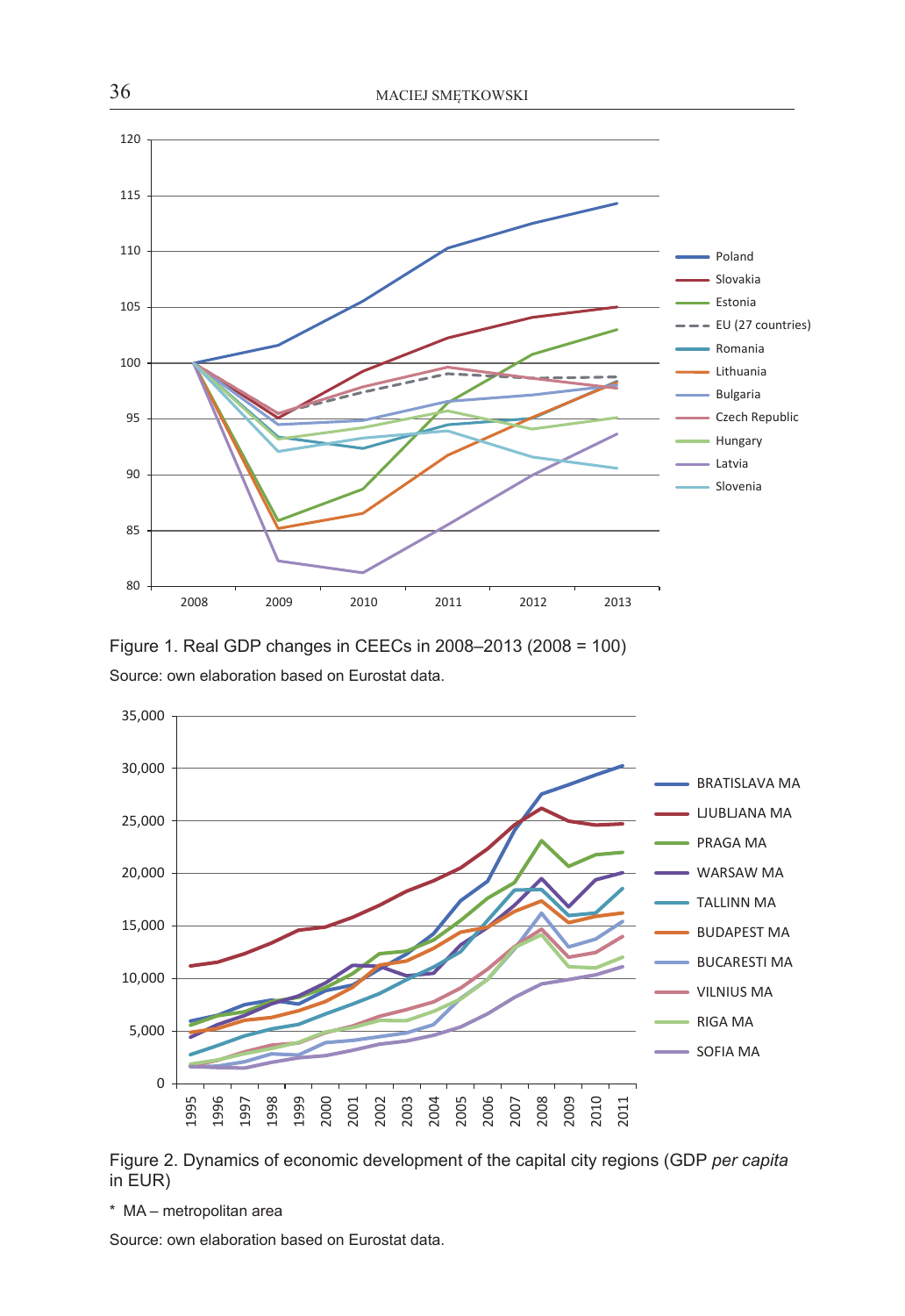In nominal values measured by GDP per capita in EUR, the capital city regions (which, for the purposes of this study, are defined as the capital cities together with the surrounding NUTS3 subregions) in the CEECs were developing rapidly until 2008. In this period, the situation deteriorated only in Sofia as a result of foreign currency fluctuations (in 1996–1997), and in Warsaw (in 2002–2004) (Figure 2). In contrast, the most dissimilar paths of growth characterised Bratislava and Tallinn, the success of which could be explained by the advantages created by their location in the proximity of Vienna and Helsinki, respectively. On the other hand, and especially in the years 2004–2008, the regions of Sofia and Ljubljana, the capitals of the poorest and the wealthiest countries of the macroregion, were developing at a visibly slower rate.

As a result of the crisis, the situation of the Bratislava capital region improved significantly, with it being ranked first among the CEE countries (EUR 30,000 per capita), a likely consequence of Slovakia's accession to the eurozone in 2009. Other than that, the figures for GDP measured in EUR did not decrease only in the Sofia MA(metropolitan area), as a result of which it had again recorded a GDP per capita growth similar to that of the Riga, Vilnius, and Bucharest MAs. The latter, following the deep recession of 2009, began to improve their situation starting in 2011, similarly to Warsaw and Tallinn, which had recovered from the 2009 level. In contrast to this trend, the position of Ljubljana, Prague, and Budapest began to deteriorate steadily, which could be viewed as a consequence of poor dynamics of growth nationally, discussed above.

#### **2. Drivers of metropolisation processes in CEECs before the crisis**

Position of the CEECs' capital city regions in advanced producer services rankings

In general, metropolises in the CEECs occupy quite distant places in various global city rankings. For instance, on the basis of the GaWC (Global and World Cities) study (Taylor, 2007), it can be concluded that, of a pool of 315 surveyed global cities, only Prague, Warsaw, and Budapest were ranked among the top 50 cities in terms of the connectivity of global service firms, at a level of ca. 40% of London's potential in that regard, whilst the respective values in the case of Bucharest, Bratislava, and Sofia were between 20% and 25%, and for the capital cities of the Baltic states and Slovenia – only 15%. (Table 1). However, this situation gradually changed in the following years. In 2011, based on another analysis examining the branch structure of 350 transnational corporations providing advanced business services (CBRE, 2011), it could be seen that the cities in question visibly went up in the ranking (although compared to a smaller number of cities). For the three cities with top positions in the ranking, i.e. Warsaw, Budapest, and Prague, this could be observed particularly well in the case of the former two cities. In the next group of cities, the change of rank was even more pronounced, particularly in the case of Bucharest and Bratislava, and to a lesser extent – Sofia. On the other hand, the remaining CEECs' capital cities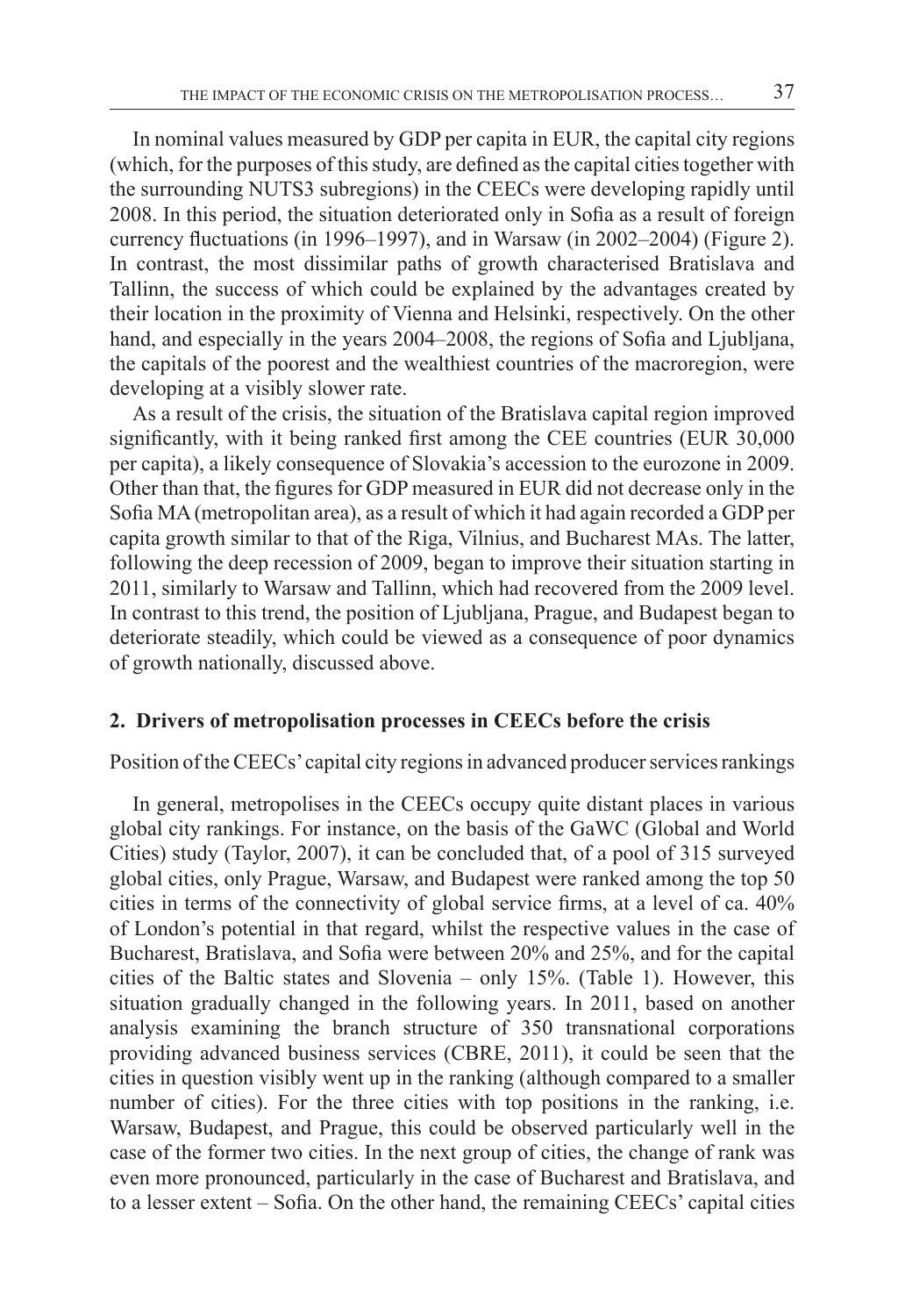continued to be scored at the very bottom of the ranking, probably due to the small size of their national economies.

|                   | CB Richard Ellis (2011)        |                                              | GAWC (P. Taylor) (2000)        |                                                                             |  |  |
|-------------------|--------------------------------|----------------------------------------------|--------------------------------|-----------------------------------------------------------------------------|--|--|
| City              | Rank<br>$(197 \text{ cities})$ | Number of global APS<br>companies (max. 350) | Rank<br>$(315 \text{ cities})$ | Connectivity index<br>for 100 global APS<br>companies (max. 1.00<br>London) |  |  |
| Warsaw            | 12                             | 150                                          | 39                             | 0.42                                                                        |  |  |
| <b>Budapest</b>   | 20                             | 128                                          | 45                             | 0.41                                                                        |  |  |
| Prague            | 21                             | 126                                          | 29                             | 0.43                                                                        |  |  |
| <b>Bucharest</b>  | 29                             | 110                                          | 83                             | 0.25                                                                        |  |  |
| <b>Bratislava</b> | 35                             | 93                                           | 113                            | 0.21                                                                        |  |  |
| Sofia             | 53                             | 80                                           | 121                            | 0.20                                                                        |  |  |
| Riga              | 76                             | 59                                           | 154                            | 0.16                                                                        |  |  |
| <b>Vilnius</b>    | 86                             | 51                                           | 179                            | 0.14                                                                        |  |  |
| Tallinn           | 89                             | 49                                           | 176                            | 0.14                                                                        |  |  |
| Ljubljana         | 93                             | 45                                           | 185                            | 0.14                                                                        |  |  |

Table 1. Rank of CEECs' capital cities based on the location of headquarters and subsidiaries of largest advanced producer services (APS) companies

Source: prepared by the author on the basis of data from: CBRE, 2011; Taylor, 2000.

It should be noted, however, that a high place in any of the above rankings does not mean that these metropolises serve any significant control or management functions in the global economy but rather that they:

- provide convenient locations for branch offices of global service companies (with a significant role of international airports), which offer services mostly to local/domestic enterprises;
- employ a well-qualified and cheap workforce, largely performing ancillary functions in relation to those performed by the head offices of such companies;
- some of the branch offices may be small in size when compared to the scale of operations in their home countries and/or globally.

These observations are corroborated by the low position of these CEE cities in the location rankings of major transnational corporations (covering not only service firms), particularly when the location of corporate head offices is taken into account (cf. ESPON FOCI, 2010). At the same time, cities in this part of the Europe lag behind the major city centres of the EU, also in relation to the location of branch offices of such corporations.

#### Metropolisation and supply and demand factors

The prominent places occupied by the CEEC capital city regions in these rankings can be explained by both supply and demand factors. The former notably include ready availability of a cheap workforce with the required qualifications.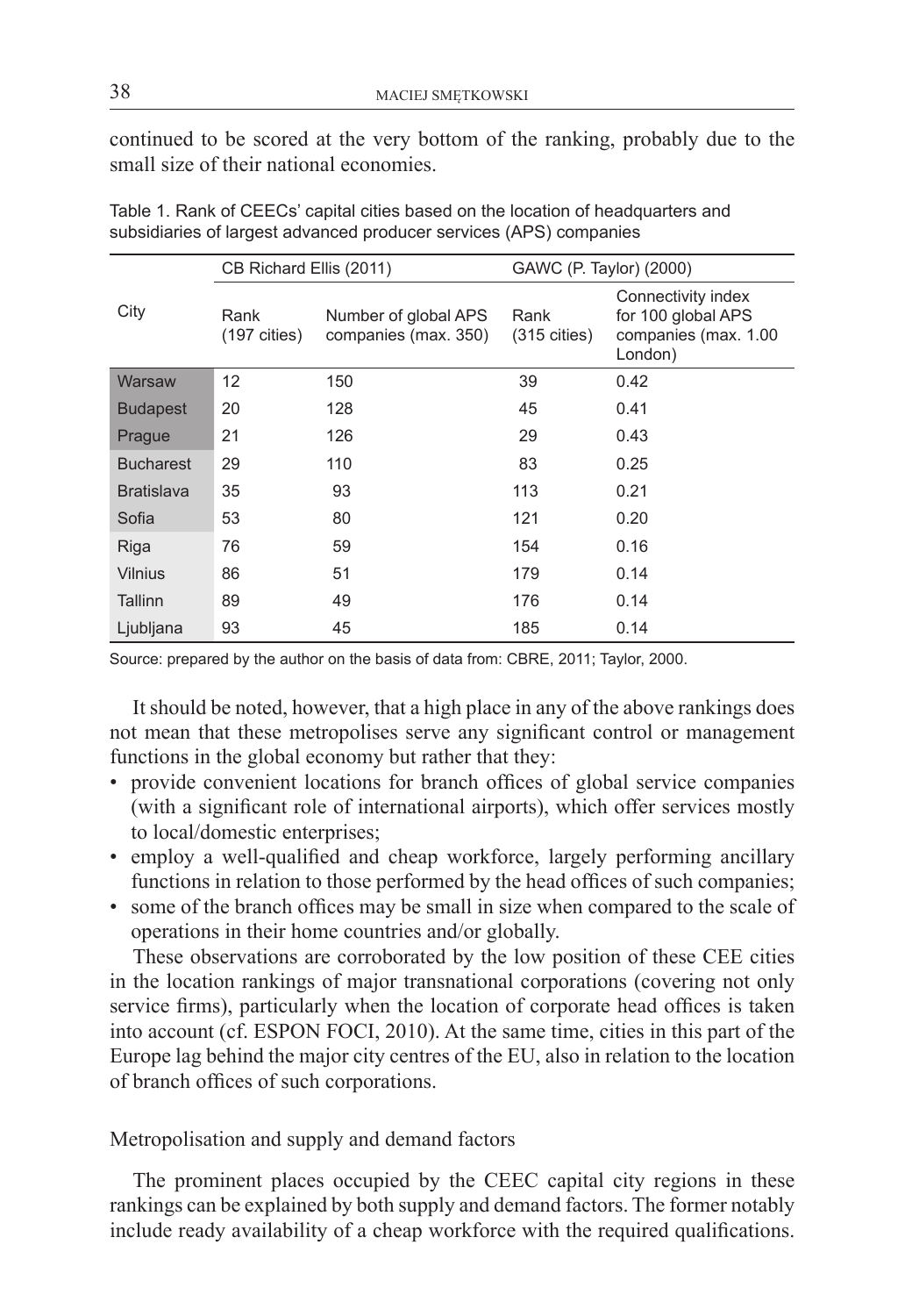



Source: own elaboration based on CBRE, 2011, Eurostat data.

It is quite accurately expressed by the total number of the population in the metropolitan area, which reveals a linear correlation between the size of the population and the number of subsidiaries of international corporations providing advanced business services (Figure 2a). One significant exception to this rule is the Bratislava MA, where demand factors are also likely to play a role due to its close proximity to Vienna. This hypothesis is corroborated by the region's high scores in the attractiveness ranking of European MAs for business activity in terms of costs of labour. In 2011, Bucharest, Bratislava, and Warsaw occupied the top three places in this ranking, while Budapest and Prague were ranked 6<sup>th</sup> and 7th, respectively (Cushman and Wakefield, 2012). On the other hand, the demandside correlation between the number of subsidiaries/branches and the size of the national economy that could generate demand for the provided advanced services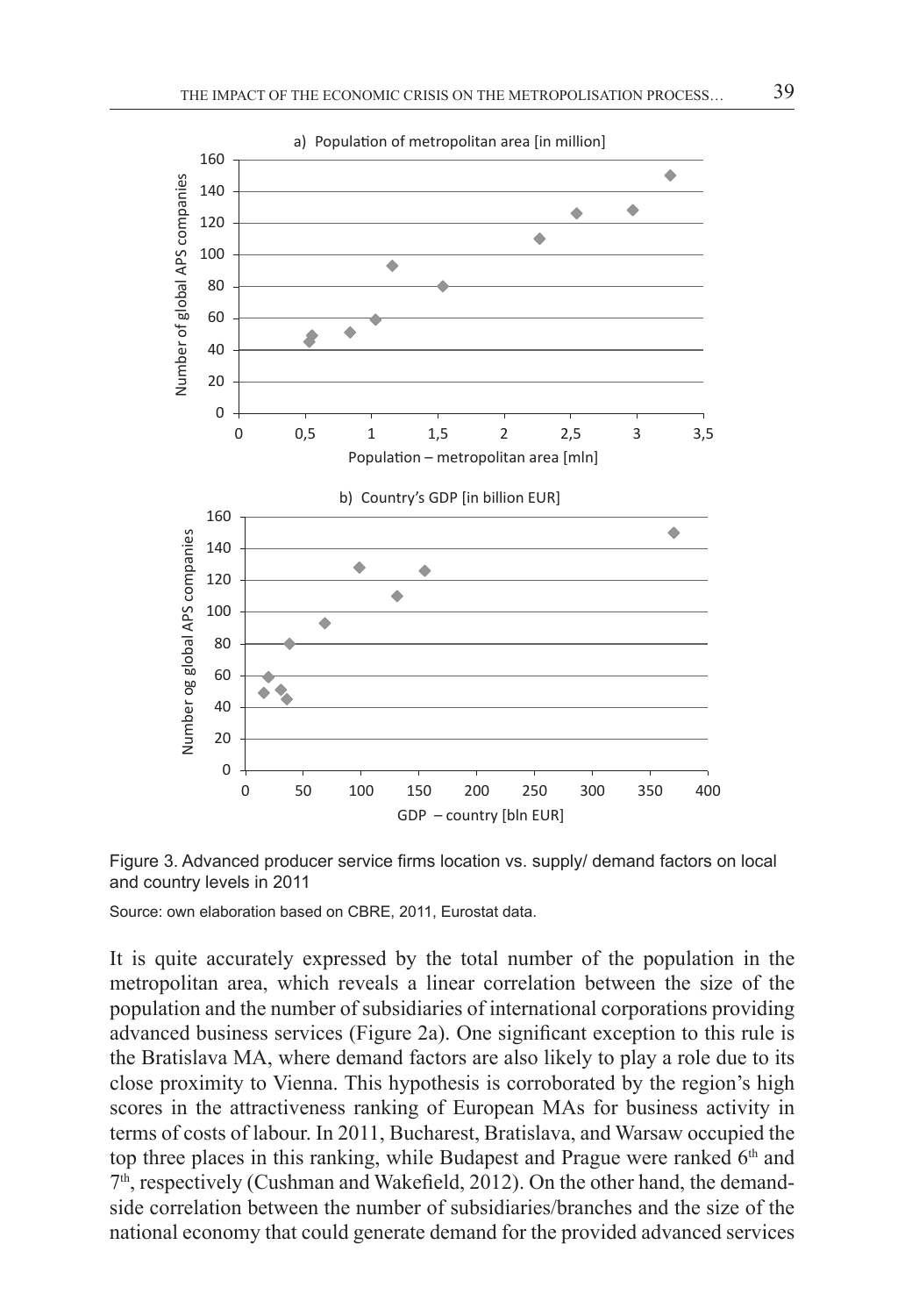is curvilinear (Figure 2b). This could demonstrate that, in bigger countries with a more polycentric structure of the settlement system (notably such as Poland), other cities can also offer attractive locations for advanced services providers. On the other hand, it should be borne in mind that some of these services may be exported. Nevertheless, the low scores awarded to metropolitan areas in investment attractiveness surveys suggest that the scale of operations reaches only slightly beyond national borders. In this approach, Warsaw was ranked 19th, whilst Prague and Budapest were at the bottom of the 33 MAs analysed (Cushman and Wakefield, 2012).

### Structural changes in metropolitan areas

The considerable attractiveness of the CEECs' capital regions for transnational corporations led to far-reaching changes in their economic structures, which took place in the period of rapid growth preceding the recent economic crisis. The prevailing trend was the transition from an industrial economy to an information economy, manifested by a falling share of industry in gross value added (GVA) and an increasing share of business services (Table 2). In 2008, these services were of the greatest significance for the economy of the metropolitan area in Warsaw, reaching a level close to 30%, whereas in Vilnius and Riga their share was only 21.3% and 24.4%, respectively. In the latter regions, the sector expanded at the fastest rate, reaching ca. 6 pp in 2000–2008, compared to a mere 1.7 pp in Warsaw. The share of advanced services in the remaining metropolises oscillated at ca. 25–26%, and their significance increased at a rate ranging from 2.0 pp in Ljubljana to 4.8 pp in Prague. In this context, the situation of Budapest differed from the general picture, as the share of this sector had not undergone any major changes, while the specialisation of the regional economy in this area, measured by the location quotient (LQ), had even slightly decreased. Such specialisation was the greatest in Warsaw (1.6) and Bratislava (1.5). Among the remaining cities, Prague recorded higher-than-average values (1.4), and Tallinn and Riga – below-average values, with the degree of specialisation being very low compared to the national economy being very low, reaching ca. 1.1 in 2008.

On the other hand, deindustrialisation processes had been most advanced in Warsaw, Riga, and Sofia, where the share of GVA in industry reached a meagre 12–14%, a comparable figure to those found in the majority of metropolises in highly developed countries. At the other extreme, there was Prague (20%) and Budapest (ca. 18.5%), which had maintained their industrial traditions in their functional urban area. In contrast, the share of industry in GVA in the remaining capital city regions oscillated around 15–17%. In the analysed period, deindustrialisation processes were occurring at the fastest rate in Vilnius and Bratislava (a drop of over 4pp), whereas in the case of Prague and Budapest this sector had still maintained a major role (a slight decrease by 0.5pp), with a similar situation being observed in Sofia and Tallinn (a 1pp decrease). In the remaining cities, the role of industry had diminished by ca. 3pp. It should also be noted that deindustrialisation had taken place across the respective countries, but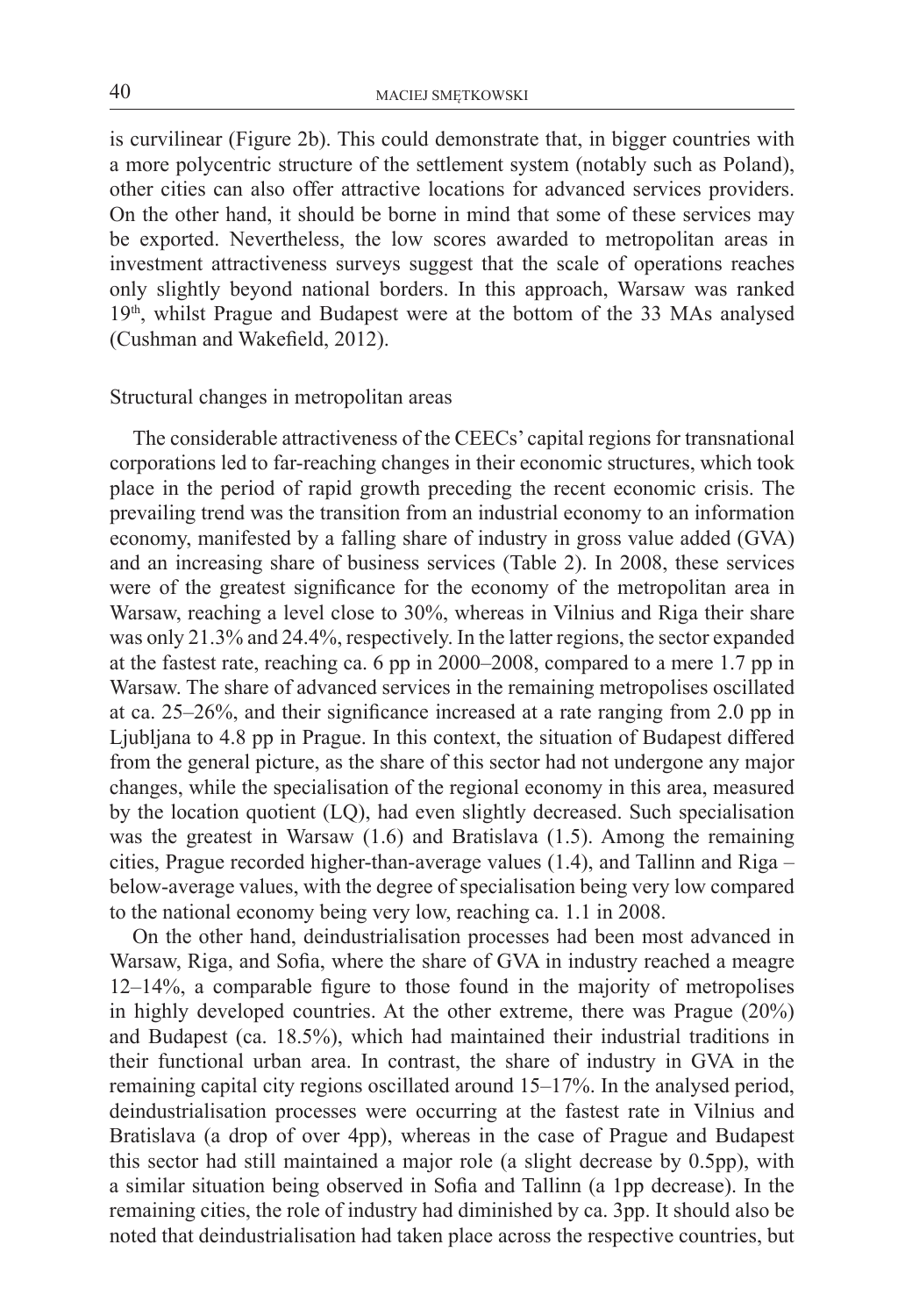| --------<br>١                    |
|----------------------------------|
| İ<br>5                           |
| :<br>גרוי ה                      |
| $\overline{\phantom{a}}$<br>くししく |
| í                                |
| ^^^^^^^^^^^<br>)                 |
|                                  |
| Ó                                |
|                                  |

| Table 2. Structural changes in CE    |                   |               | ECs' capital city regions*                         |         |                   |               |               |                |         |                   |
|--------------------------------------|-------------------|---------------|----------------------------------------------------|---------|-------------------|---------------|---------------|----------------|---------|-------------------|
|                                      | Business services |               |                                                    |         |                   | Industry      |               |                |         |                   |
| Capital city<br>regions              | Share<br>2000     | Share<br>2008 | Change<br>(pp)                                     | LQ 2000 | 2008<br>$\vec{a}$ | Share<br>2000 | Share<br>2008 | Change<br>(pp) | LQ 2000 | 2008<br>$\vec{a}$ |
| Sofia                                | 23.6              | 26.3          | 2.7                                                | 1.22    | 1.32              | 15.3          | 14.1          | $-1.2$         | 0.72    | 0.65              |
| Prague                               | 20.4              | 2.5.2         | 4.7                                                | 1.36    | 1.42              | 20.8          | 20.1          | $-0.7$         | 0.67    | 0.64              |
| Tallinn                              | 22.6              | 25.6          | $\overline{3}$ .1                                  | 1.04    | 1.12              | 17.1          | 15.9          | $-1.2$         | 0.79    | 0.79              |
| Riga                                 | $\frac{18}{18}$   | 23.4          | 5.2                                                | 1.10    | 1.12              | 16.2          | 12.9          | $-3.3$         | 0.87    | 0.85              |
| Vilnius                              | 15.4              | 21.3          | 5.8                                                | 1.21    | 1.34              | 19.9          | 15.7          | $-4.2$         | 0.84    | 0.73              |
| <b>Budapest</b>                      | 25.9              | 26.0          | $\overline{0}$ :                                   | 1.35    | 1.26              | 18.9          | 18.3          | $-0.6$         | 0.70    | 0.72              |
| Warsaw                               | 27.8              | 29.5          | $\overline{1}$ :                                   | 1.53    | 1.61              | 15.3          | 12.4          | $-3.0$         | 0.67    | 0.51              |
| Ljubljana                            | 23.1              | 25.1          | 2.0                                                | 1.16    | 1.20              | 18.2          | 15.3          | $-2.9$         | 0.65    | 0.60              |
| Bratislava                           | 21.3              | 24.7          | 3.4                                                | 1.28    | 1.51              | 21.7          | 17.6          | $\frac{2}{3}$  | 0.75    | 0.61              |
| * Bucharest was excluded from the an |                   |               | alysis due to low reliability of statistical data. |         |                   |               |               |                |         |                   |

Source: own elaboration based on Eurostat data Source: own elaboration based on Eurostat data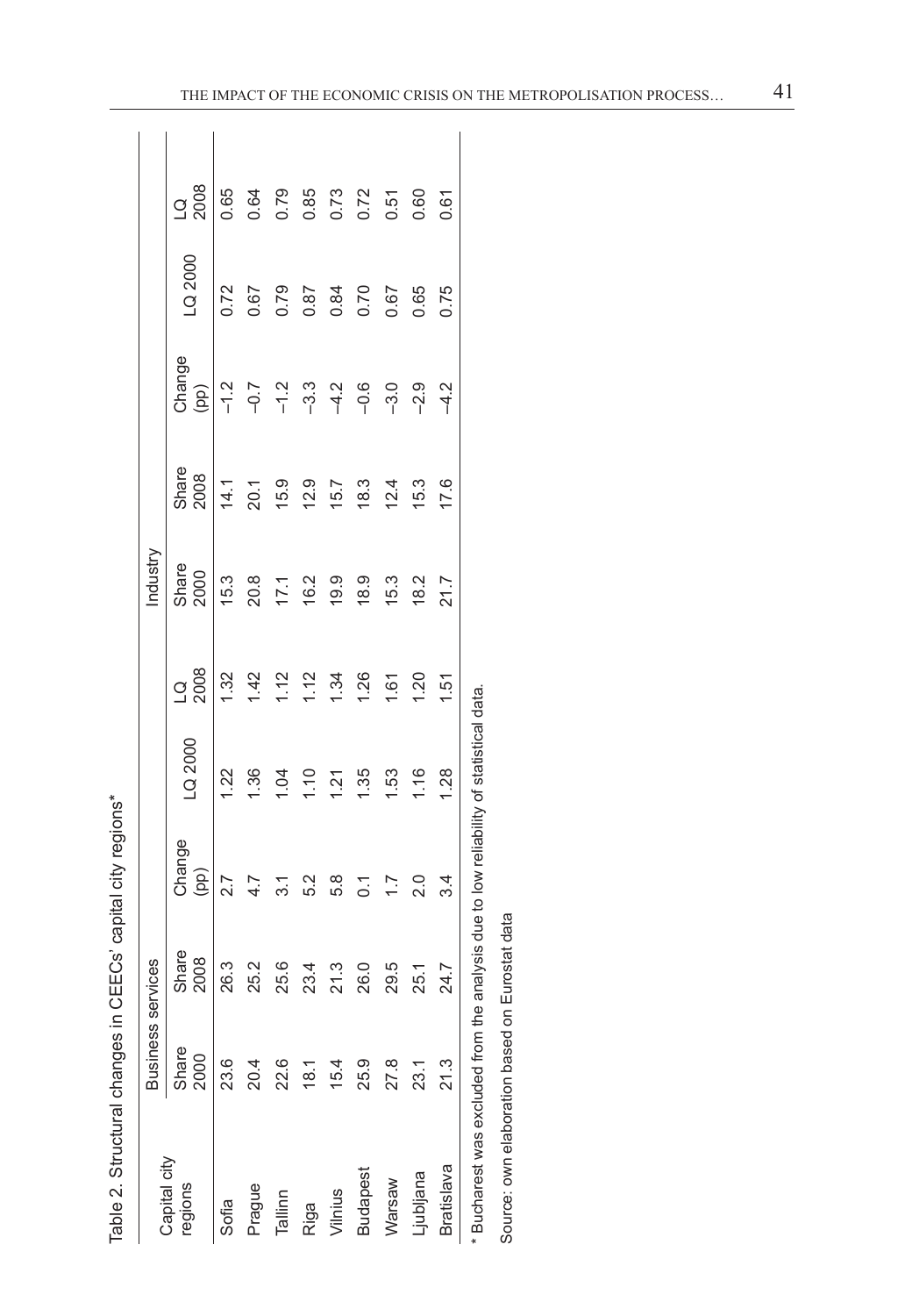a sharp decrease in industry location quotient values suggests that this process had a greater dynamic in the capital city regions.

The following simplified typology could be proposed to summarise the situation of the CEECs' capital city regions in terms of both the status and the dynamics of structural changes. At the one end, we have Prague and Budapest, which retained a large share of industry in the economy of their MAs, with a strong leaning towards advanced services observable in Prague. At the other extreme, there is Warsaw, and, to a lesser extent, Riga, Vilnius, and Bratislava, where advanced services have a major share in generating GVA, or where such a share is growing at the fastest rate. Sofia, Tallinn, and Ljubljana can be placed between these two extremes.

### **3. Impact of the crisis upon the CEECs' metropolises**

The crisis and/or economic slowdown of 2008–2011 did not considerably affect the earlier position of the CEECs' capital city regions compared to their respective countries (Figure 4). In most of them, the dynamics of GDP growth





\* Cities with their surrounding NUTS3 regions.

Source: own elaboration based on Eurostat data.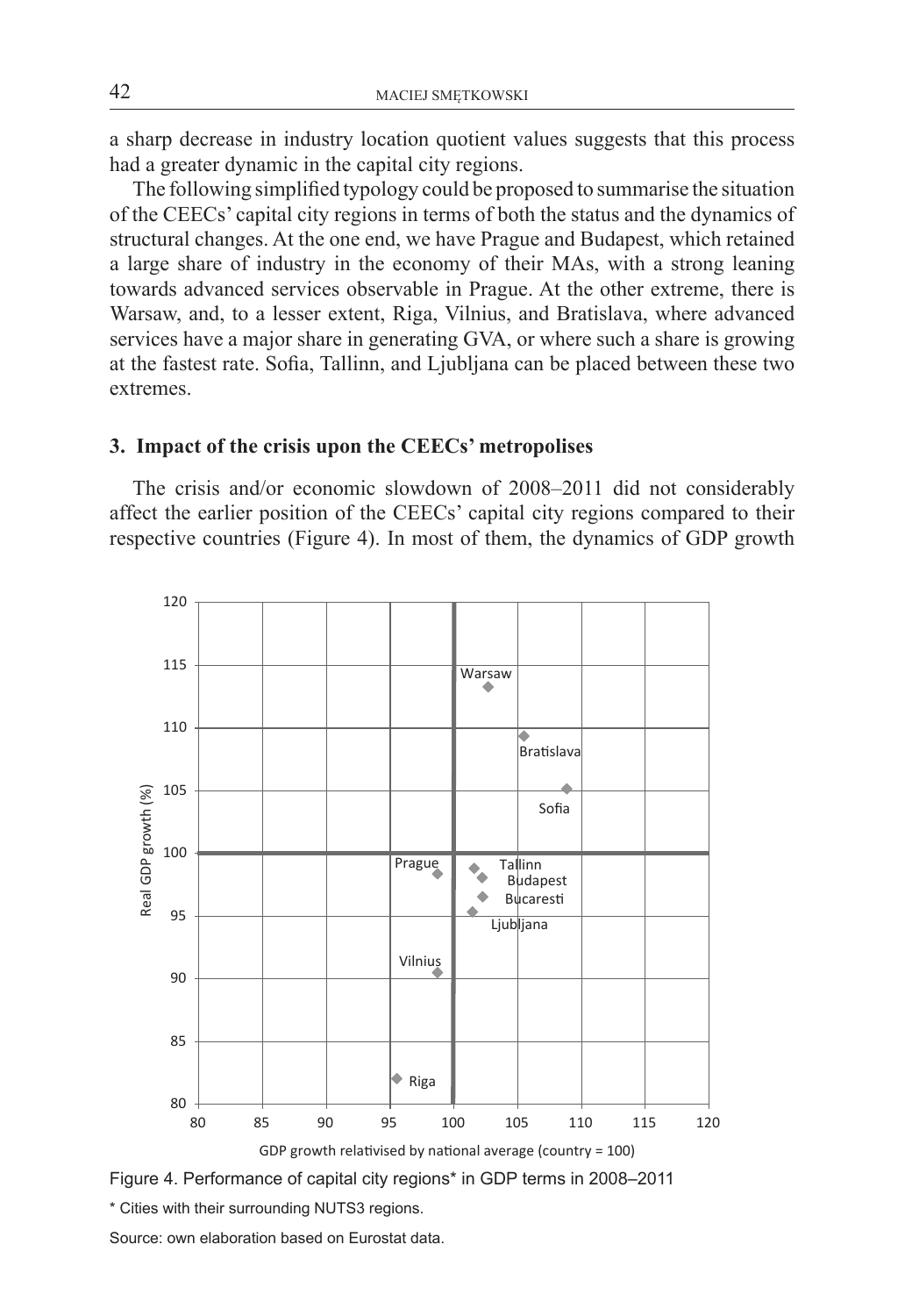was higher than the national average, a phenomenon especially visible in Sofia, but also in Bratislava, i.e. capital cities which, in the researched period, were joining the global economy at the relatively fastest rate (the location rent due to the proximity of Vienna in the case of Bratislava, fast expansion of business services in Sofia). In the analysed period, only Prague, Vilnius and Riga were developing at a slower rate than the national average, but only insignificantly so in the former two cases. The Riga capital city region was an exception, as its position had considerably deteriorated, not only in relative, but also in real terms, as proved by an 18% GDP decrease compared to 2008. On the other hand, it should be noted that this was taking place in a situation of the greatest concentration, among all the CEECs, of economic potential in the capital city region. In the remaining countries, the capital city regions were developing more robustly than the national average, but the dynamics of this process was positive only in the Warsaw region. To sum up these changes, it could be said that the final picture was rather patchy in character, and made it impossible to offer any in-depth generalisations concerning the performance of the capital city regions in the time of the economic crisis.

More information can be derived from the structural changes taking place in the metropolitan areas, which occurred at a fast rate during the crisis and in the following years (Figure 5). First, it should be noted that, viewed in relative terms, the crisis in industry proved rather short-lived, and the share of the sector in GVA was similar to that from before the crisis as early as 2011. This could suggest that the deindustrialisation processes in the CEECs' capital city regions had come to an end. Furthermore, in some cases, such as the capital city regions of Bulgaria and the Baltic states, the role of the industrial sector had visibly increased, which can point to the huge scale of the economic collapse in other sectors. The construction sector was a branch especially badly hit by the crisis, particularly in the capital city regions of the Baltic states and Slovenia (with an exceptionally heavy drop in the case of Vilnius and Riga). This was the result of a speculative bubble in the real estate sector, which was largely financed by financial institutions from abroad. In this context, Warsaw could be viewed as an exception, as the construction boom was still strong there, a likely consequence of the fastest rate of GDP growth, relatively, in this period. A palpable regression could also be observed in the simple services sector, a phenomenon most clearly visible above all in Prague and Bratislava. This could be an effect of dwindling consumer demand, also that generated by consumers from abroad due to the weakening of the tourism sector. At the same time, paradoxically, this sector had become relatively stronger in the case of Riga and Vilnius – capitals of the countries most heavily affected by the crisis.Another typical feature of this period was the growing significance of advanced business services in all the analysed cases, which was particularly visible in Sofia. This indicates that the restructuring direction of the CEECs' metropolitan areas noticeable in the period before the crisis continued. Vilnius was one exception in this regard, although the relative stagnation of the sector could be observed in the capital city regions of Riga and Warsaw. In contrast, the increasing role of public services, quite probably due to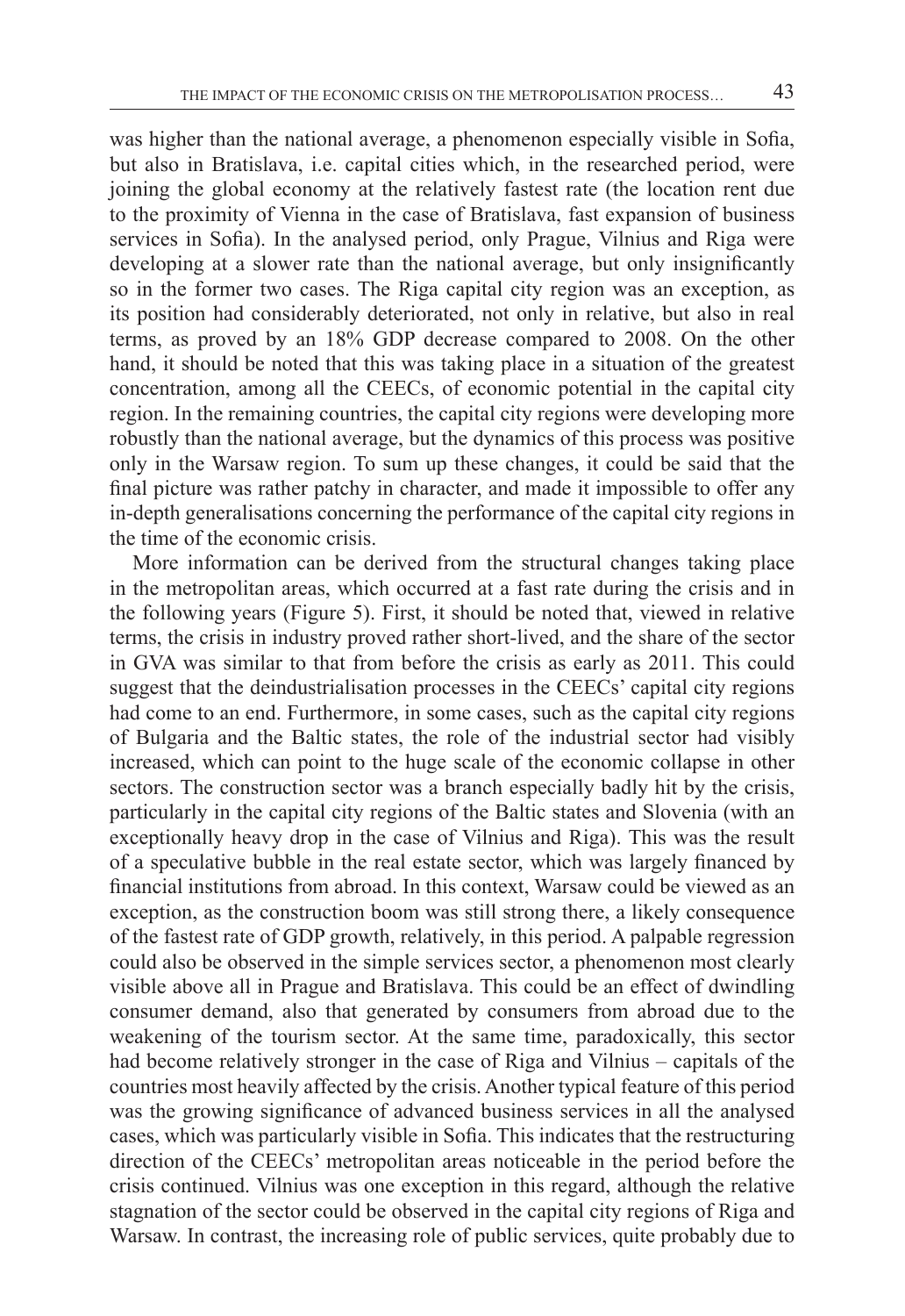the continuing intervention of the central authorities, could best be observed in Ljubljana, Bratislava, and Tallinn.

To sumup, itshould be noted that the largest, and thereby themost economically diversified, metropolitan areas of Warsaw, Budapest, and Prague demonstrated a relatively considerable inertia of their economic structures both during the crisis and in the post-crisis conditions. While in the case of Warsaw and Budapest this could be observed also in the period leading up to the crisis, Prague had earlier been able to change its economic structure much faster, following the expansion of the business services sector.





Another sphere that could have been affected by the economic crisis involved the relations between the metropolis and itsregional hinterland. The rapidly widening disparities in the level of economic development between the metropolis and the region, visible especially in the first phase of the transformation, characterised all the CEECs (Table 3). In effect, the scale of these disparities measured by GDP per capita was the highest of all the EU countries (cf. Smętkowski et al., 2011). Interestingly, there was a distinct catch-up effect observable during the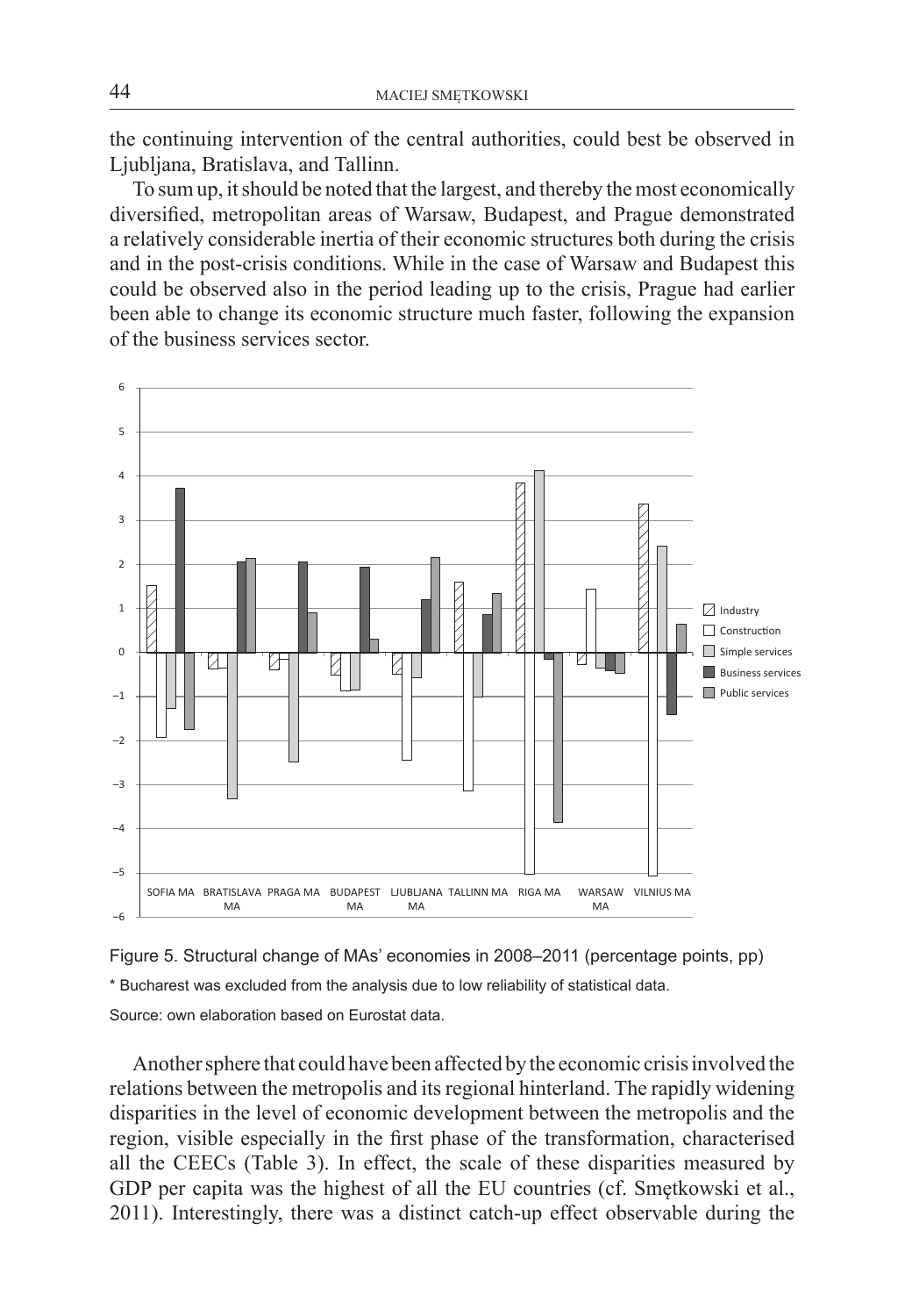crisis, particularly in the Riga and Warsaw MAs, although in both these cases the narrowing scale of the disparities could also be seen in the earlier period of rapid economic growth. In the remaining cases, a visible tendency for reducing these disparities or their stagnation could be observed. The only unquestionable exceptions in this regard were Sofia, and to a lesser extent, Vilnius. One of the potential reasons for such convergence, which can be seen as quite surprising, given the relatively fast development of the metropolis compared to the rest of the country, could include the increased spread effects within themetropolitan regions. This could involve, on the one hand, an increased investment attractiveness of the direct metropolitan surroundings for business activities required by the metropolis, mostly in the sphere of transport and industrial operations. On the other hand, it could be a consequence of the increased polycentricity of the metropolitan areas'structure, which in turn could lead to increased work commuting from the regional hinterland to the metropolis. This can result in the transfer of earnings from work and a boosted consumer demand driving the development of simple services in the regional hinterland.

| Metropolitan<br>macroregion | Ratio |      |      |      | Change        |                  |                  |  |
|-----------------------------|-------|------|------|------|---------------|------------------|------------------|--|
|                             | 1995  | 2004 | 2008 | 2011 | 1995-<br>2004 | $2004 -$<br>2008 | $2008 -$<br>2011 |  |
| <b>Bratislava</b>           | 1.86  | 1.87 | 2.01 | 2.02 | 0.01          | 0.15             | 0.01             |  |
| <b>Bucharest</b>            | 1.32  | 2.43 | 3.17 | 3.05 | 1.11          | 0.74             | $-0.13$          |  |
| <b>Budapest</b>             | 1.72  | 2.00 | 2.17 | 2.20 | 0.27          | 0.17             | 0.03             |  |
| Ljubljana                   | 1.57  | 1.60 | 1.63 | 1.61 | 0.03          | 0.03             | $-0.03$          |  |
| Prague                      | 1.39  | 1.77 | 1.94 | 1.82 | 0.37          | 0.17             | $-0.12$          |  |
| Riga                        | 1.47  | 2.13 | 2.13 | 1.80 | 0.66          | 0.01             | $-0.33$          |  |
| Sofia                       | 1.60  | 2.22 | 2.81 | 3.21 | 0.62          | 0.59             | 0.40             |  |
| Tallinn                     | 1.74  | 2.28 | 2.38 | 2.45 | 0.53          | 0.10             | 0.07             |  |
| <b>Vilnius</b>              | 1.31  | 1.89 | 2.07 | 2.20 | 0.58          | 0.18             | 0.13             |  |
| Warsaw                      | 2.00  | 2.35 | 2.44 | 2.28 | 0.35          | 0.09             | $-0.17$          |  |

Table 3. GDP per capita ratio between the metropolis and its regional hinterland\*

\* Ratio for the metropolis calculated for the city within the administrative boundaries together with the surrounding NUTS3; regional hinterland defined as the NUTS2 region or the directly adjoining NUTS3 regions

Source: own elaboration based on Eurostat data.

### Case studies of selected metropolises

An in-depth evaluation of the impact of the economic crisis on selected aspects of metropolisation can only be attempted on a micro scale, that is, at the level of a single metropolis, due to the availability and comparability of statistical data. Consequently, two categories were selected for analysis – the labour market and the office property market  $-$  in two case studies of the cities that had opposite dynamics of economic growth. These are Warsaw, which recorded growth, and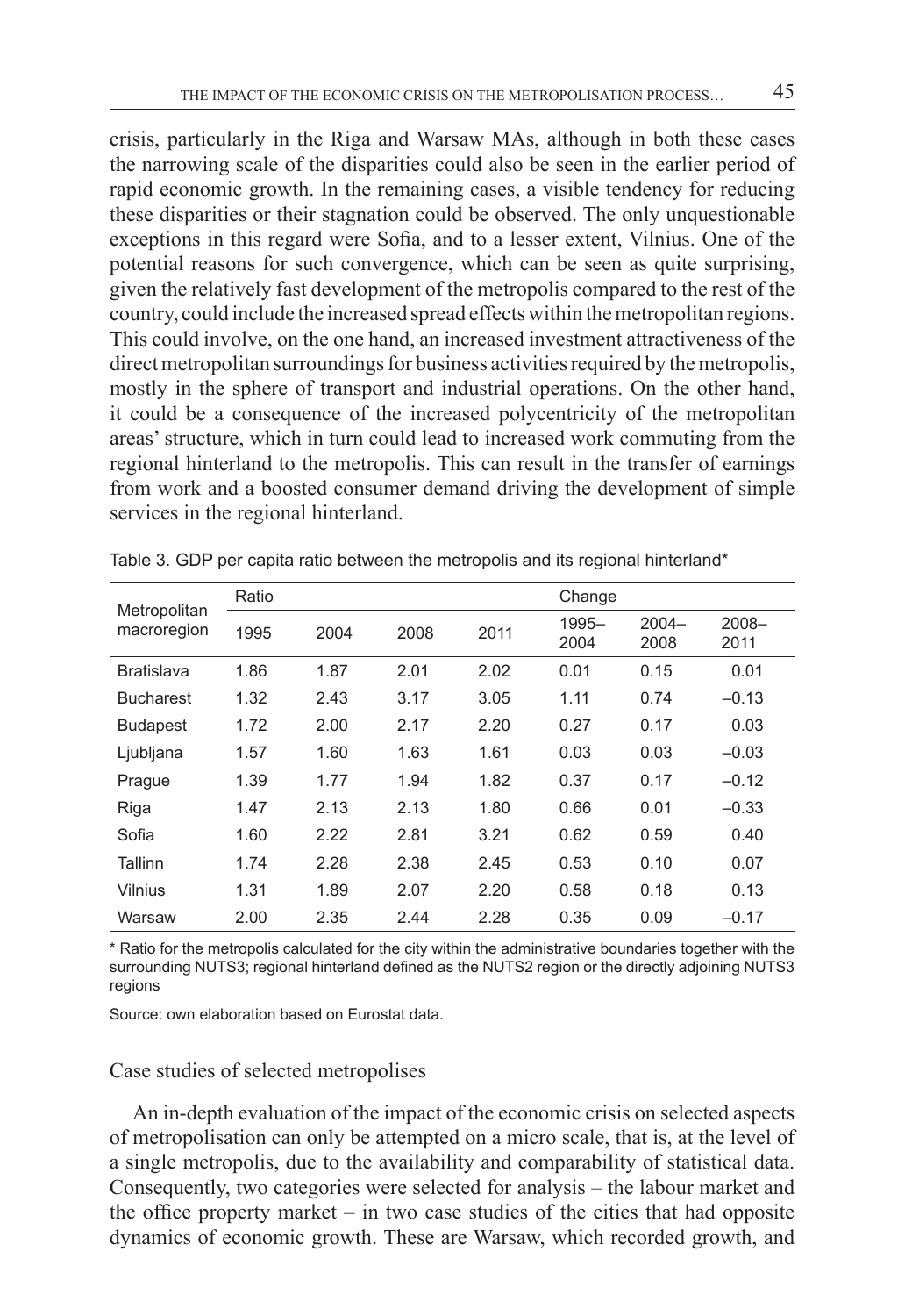Riga, whose MA, similarly to the whole country, suffered from the deepest crisis compared to all of the capital city regions included in this research.

### The labour market

In the case of Warsaw, changes in the labour market were analysed for two sub-periods: 2005–2008, comprising a period of rapid economic growth, and  $2008-2012$ , when an economic slowdown could be observed (Figure 6). The former period, taking into account the number of people employed in companies with  $10$  or more staff, saw an increase in employment by  $10\%$ , whereas in the next four years the aggregate increase in this area totalled a mere  $2\%$ .



Figure 6. Changes in the number of employed in Warsaw in 2005–2012 [%]\*

\* Statistics for businesses employing 10 or more staff.

Source: own elaboration based on Central Statistical Office data.

Among the biggest losers in terms of their share in Warsaw's labour market was the financial and insurance sector, which employed ca. 85,000 staff, and currently ranked  $2<sup>nd</sup>$  with a 10.5% share. The sector expanded rapidly in the period leading up to the crisis (an increase by more than 30% in three years), but the years after  $2008$  saw a continued rise in employment in the sector, by  $10,000$ jobs (13.5%) overall. Other sectors that were developing at a modest rate prior to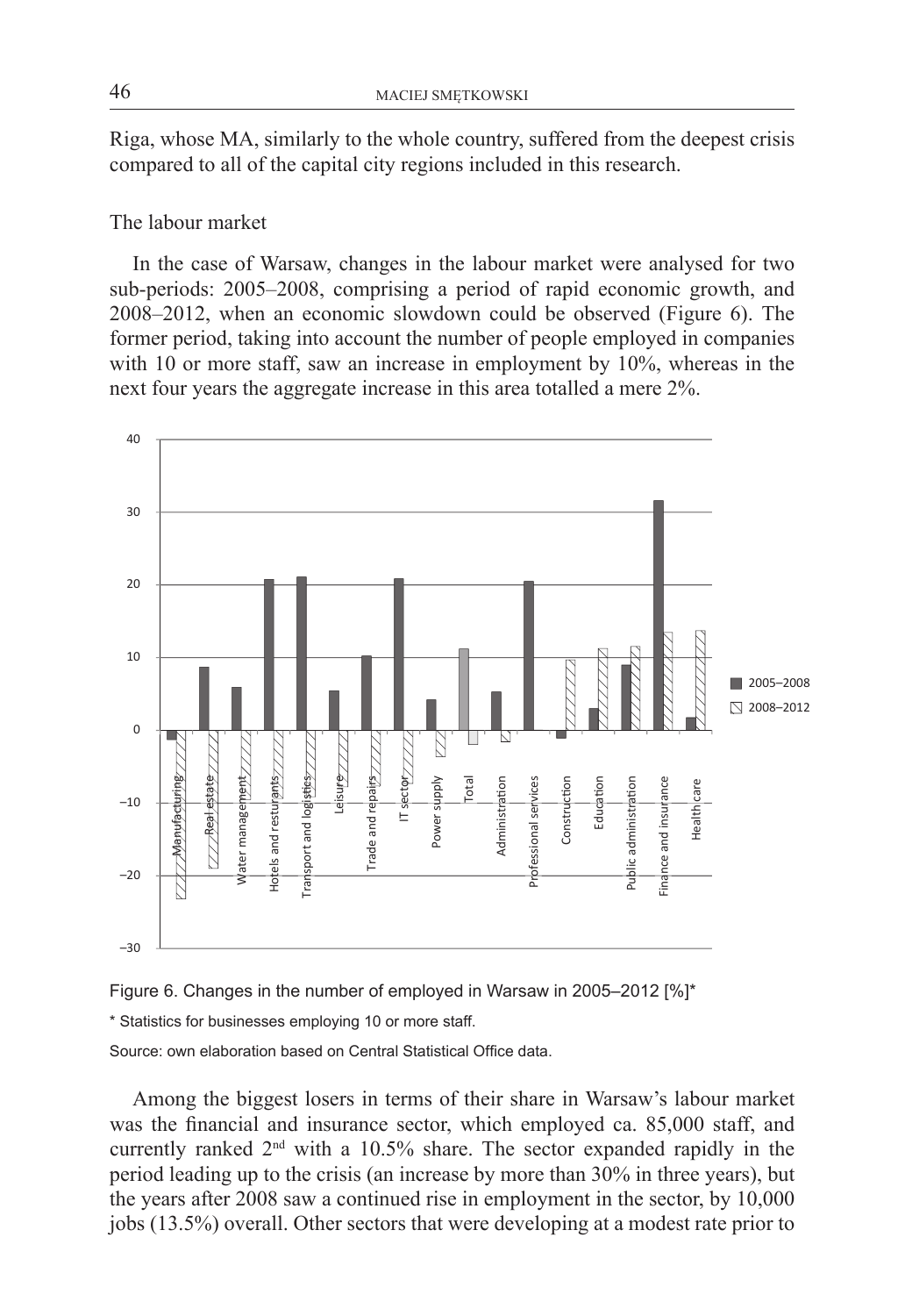2008, but grew rapidly in the recent period, included public services such as public administration, education, and health care. On the one hand, this can point to an increasing scale of public intervention, but on the other hand, it can be viewed as a consequence of the development of private enterprises to satisfy the growing demand for health and education services. A similar conclusion can be drawn in the case of employment in the construction sector, which is growing as a result of implementing many public investment projects, including those financed by the European Union, but also due to the continued demand for commercial property.

Other branches that were developing rapidly prior to 2008 responded to the new circumstances in a variety of ways. In the case of professional services, employment had stabilised and the sector maintained its 9.4% share in the labour market (securing its  $3<sup>rd</sup>$  place in the ranking), whereas the ICT sector had shed more than 7% of jobs. The transportation and warehousing sectors performed rather badly (which could also mean that these activities were being relocated outside of the city's administrative boundaries), as were the accommodation and catering sectors, which lost nearly 10% of jobs due to the reduced demand.

Nevertheless, the biggest losers in the period of economic slowdown in Warsaw included manufacturing and real estate service providers, where the loss of jobs reached 20% of the workforce. In the former case, this was associated with the commissioning of new industrial plants in the vicinity of Warsaw. Similarly, the trade sector performed poorly but managed to retain its first place in the Warsaw job market, with a 16% share (130,000 employed).

Interestingly, a comparison of the situation of Warsaw to that of Riga, one of the capital cities most heavily hit by the economic crisis (with an overall loss of jobs in the 2008–2012 period reaching 17%) reveals certain similarities (Figure 7). Firstly, in Riga the financial, insurance, and professional services sector was developing better than other branches during the crisis, recording an astounding 20% increase. Just as in Warsaw, this was accompanied by increasing employment in the public sector, mainly in education and health care. However, there were no new jobs created in public administration, where the government's austerity schemes slashed 30% of jobs over a four-year period. The construction sector was even worse hit, as it had lost more than half of its jobs, together with the industrial sector, which recorded a drop in employment of nearly 40%. In the former case, this could demonstrate the scale of the speculative bubble, whose size was nowhere near to that of Warsaw. In the latter case, the crisis, just as in Warsaw, had accelerated deindustrialisation processes within the centre of the agglomeration, while at the same time the industrial sectors in the metropolitan area were being consolidated. On the other hand, the fall in individual consumption, which was bigger than in Poland, and weaker economic performance, led to a drop in the number of jobs in the simple services sector by 20%, mainly in trade, hotel, and catering activities.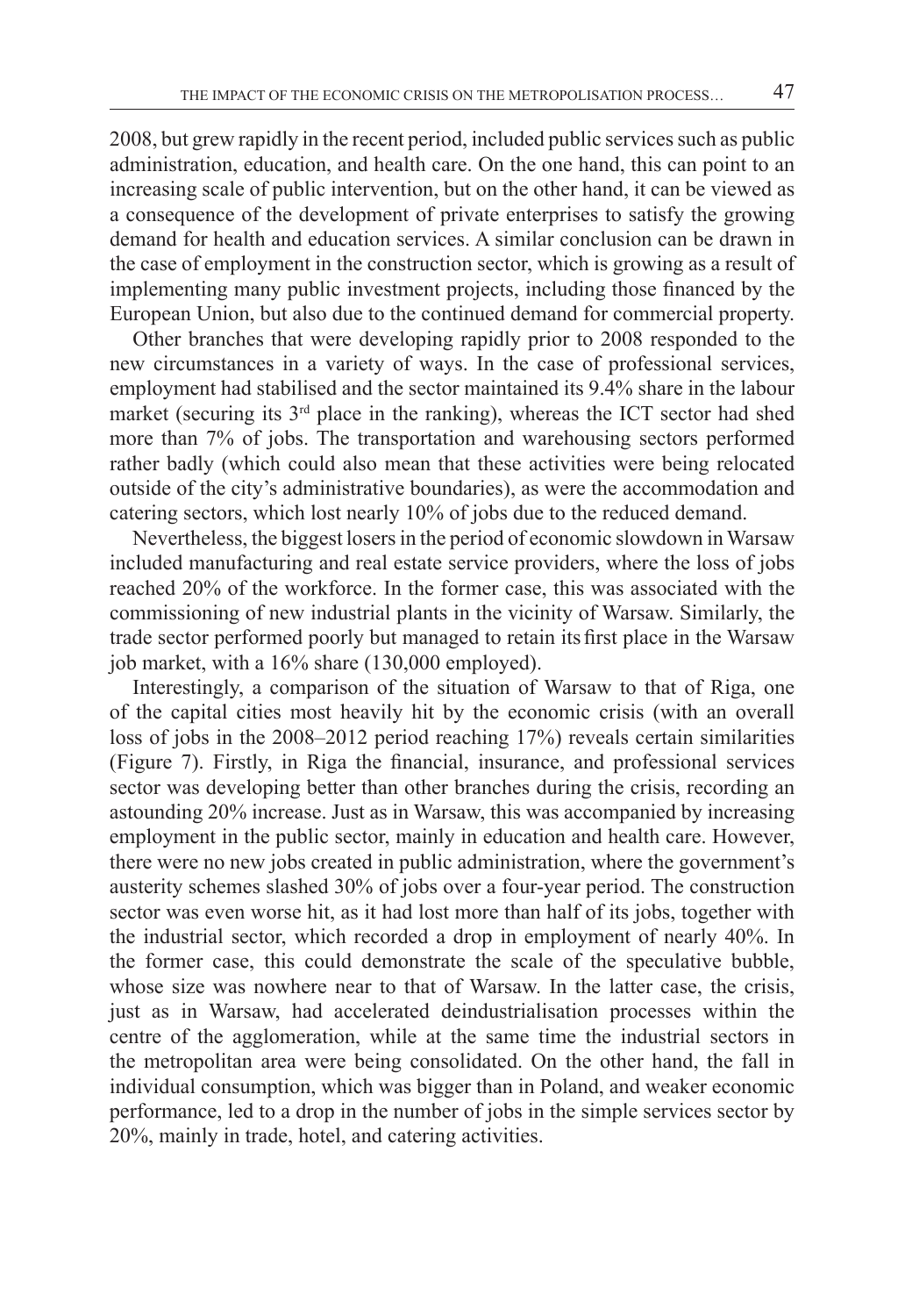



### Office property market

In 2004–2014, the volume of modern office space inWarsaw increased twofold, from 2,400,000 m² to ca. 4,400,000 m². The annual increase of modern office space in Warsaw, shown on the diagram (on average, 250,000 m<sup>2</sup> per year) were characterised by a distinct cyclicality: periods of high supply, 250–300,000 m², were alternating with periods of downturn in the office property market, when ca. 150–200,000 m² of new office space was put to use (Figure 8). It should also be noted that the impact of the most recent economic slowdown in 2008 was felt only in 2011, which indicates a delay of two to three years in relation to GDP performance. Overall, the outlays on the construction of new office buildings in Warsaw could be estimated at MEUR 500 per year, while the annual investment spending by the city authorities totals were ca. MEUR 900.

The dynamics of office space growth in Riga in 2004–2014 were even faster than that of Warsaw, but were largely a consequence of the low base effect (Figure 9). The stock of modern office space increased nearly threefold, from 200,000 m² to 600,000 m². In Riga, just as in Warsaw, the years leading up to the crisis brought record highs in this regard. The main difference between Riga and Warsaw was the lower supply of modern office space in the former as a result of the crisis. Stagnation in the property market, which was observable in 2011–2013, was slowly replaced by a recovery, visible in the first half of 2014. It should be borne in mind, however, that a large single development project could significantly affect the overall picture in such a shallow market.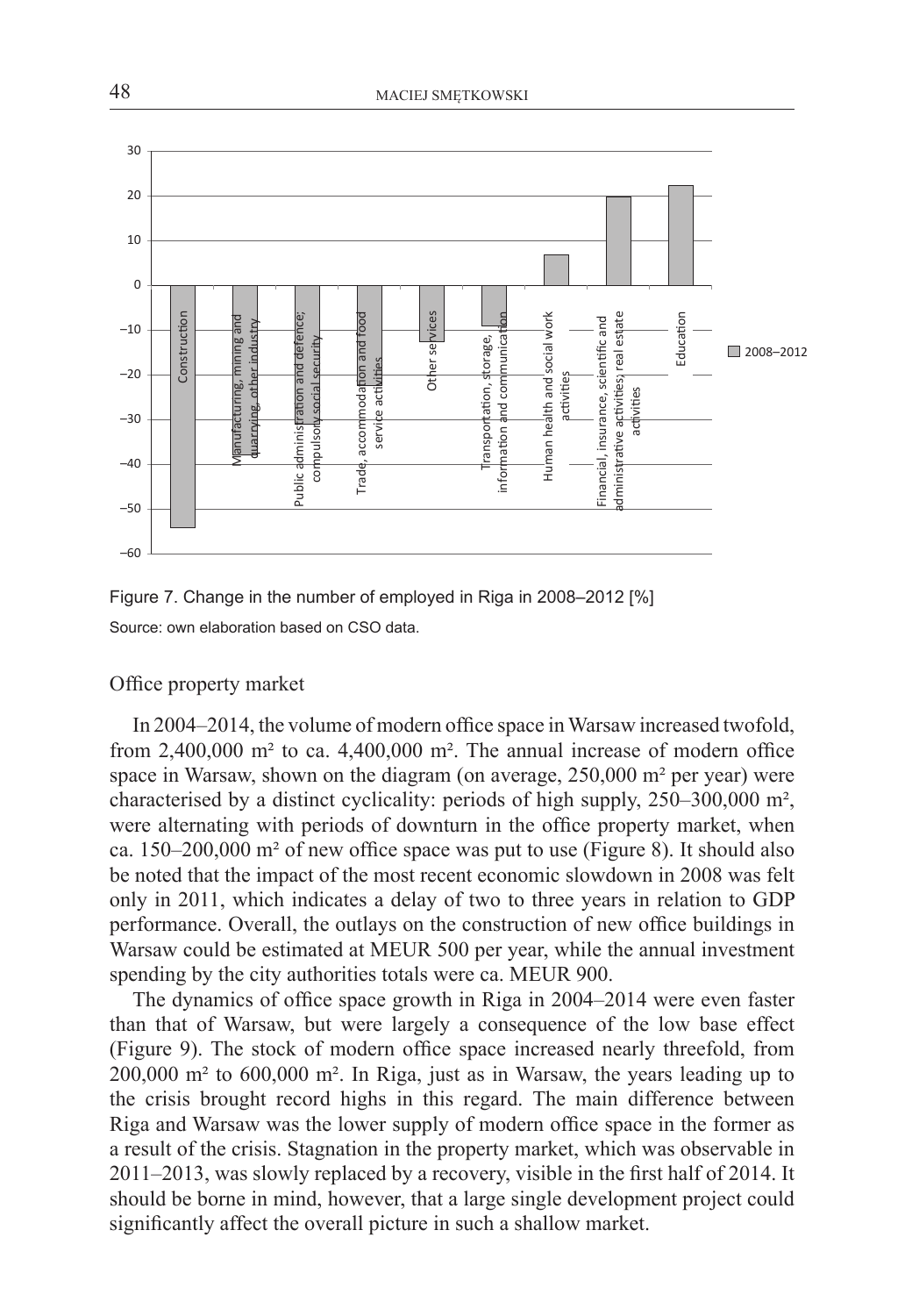

Figure 8. Annual increase of office space in Warsaw in 2004–2014 (sq m) Source: own elaboration based on Warsaw Research Forum data.



Figure 9. Annual increase of office space in Riga in 2005–2014 (sq m) Source: own elaboration based on NEWSEC data (2014).

### **Conclusions**

Metropolisation in the CEECs is manifested mainly by the growing role of large cities, especially the national capitals, in economic development processes. The global financial crisis, which developed into a recession that affected most of the CEE countries, has not put an end to this process either in the countries which were the least hit by the crisis, i.e. Poland and Slovakia, or in the Baltic states where the economic downturn was the deepest.

The main factor underpinning the development of the capital city regions was the increasing role of the advanced business services sector in their economies, which triggered a number of interrelated changes in the labour market or the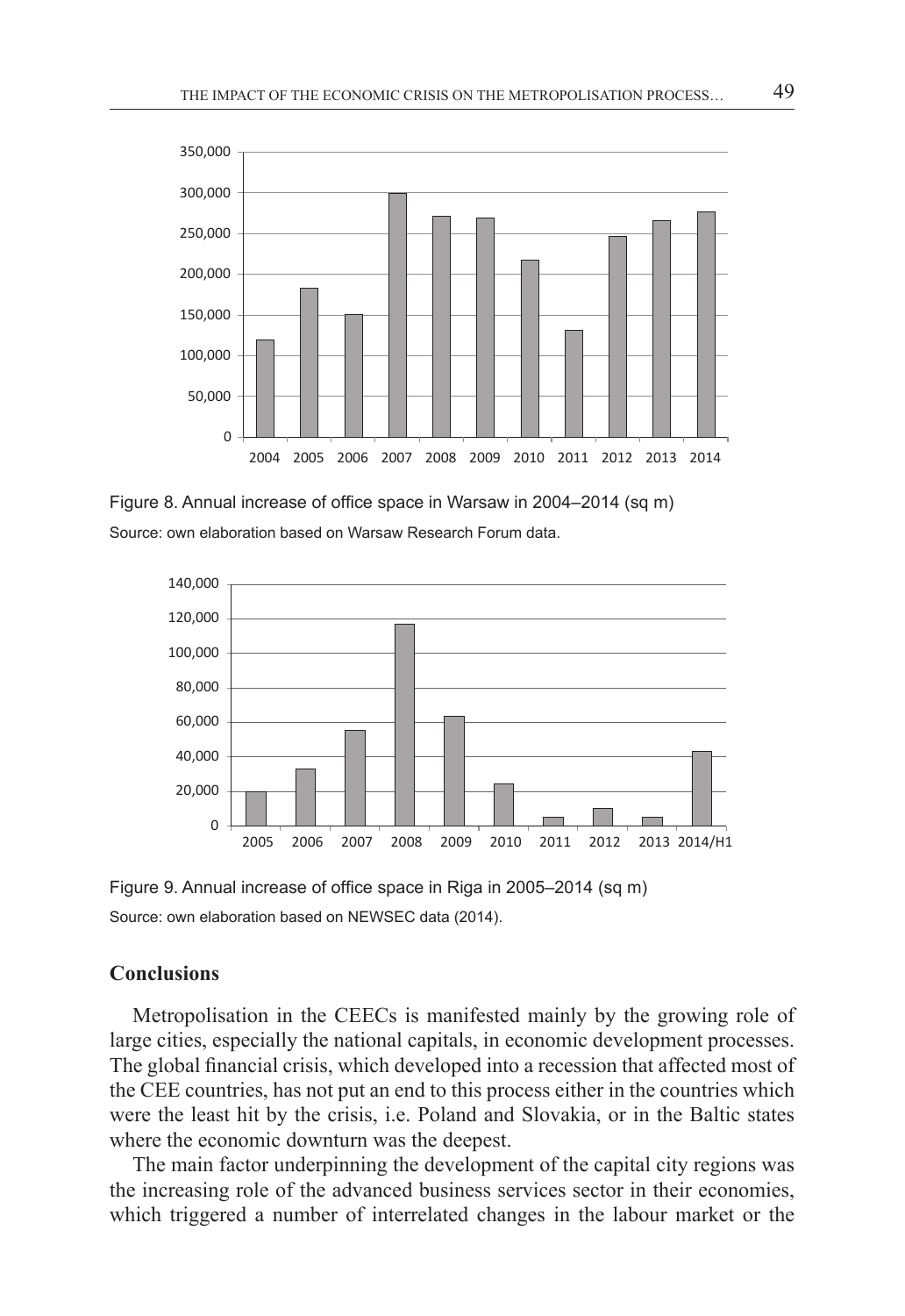office property market. It should also be noted that, in some countries, the share of the business services sector in generating GVA reached a saturation level of ca. 30%. Therefore, the structural changes taking place within the metropolitan areas are becoming slower. In addition to that, specialisation within the metropolitan areas is increasing, due to some business activities being pushed from the city centres to the outer parts of the metropolitan area, especially in industry and selected simple services. Presumably, these developments are taking place on an increasingly wider spatial scale, which is manifested by an improvement of the situation in the outer parts of the metropolitan macroregions in relation to the metropolis, a process particularly visible during the crisis and the economic slowdown.

The development of business services is largely driven by the influx of foreign capital, including transnational corporations drawn to metropolises by a low-cost workforce with relevant qualifications for the advanced services sector. The role of supply factors is demonstrated by the linear correlation between the size of the population in the metropolitan area (functional urban area for work commuting), and the number of branches/subsidiaries of major global corporations, whereas the demand factors associated with the scale of the national economy can be of lesser importance, especially given the growing volume of export services, also those, provided by transnational corporate structures. Among advanced services, financial and insurance services play a special role; they contributed to the increase in the number of jobs even in the time of the economic crisis, as proved by the examples of Warsaw and Riga. During the crisis, the number of people employed in public services such as healthcare and education also increased. This, however, could be a consequence of the development of the metropolitan class and an increased demand for such services from corporate employees, satisfied by private companies operating in these sectors.

The expansion of the service sector was noticeably associated with an increase in modern office space, which means that the construction sector, despite a downturn driven by the speculative bubble in the residential property market, is also developing relatively well. This, however, could also be affected by public investment projects, also those co-financed from the EU funds.

To sum up, the recent economic crisis did not change the development model that had evolved in the last decade, which suggests that the currently observable metropolisation processes in the CEECs will continue. It should also be noted that the high level of development that the capital city regions of the CEECs had achieved, associated with the expansion of knowledge-intensive business services, needs to be complemented in the near future with the two remaining pillars driving the growth of contemporary metropolises, viz. hi-tech and creative industries. Should this not be the case, the current developments and processes are likely to lose momentum, which could in effect gradually lead to the narrowing of the gap in levels of development between the metropolises and the remaining regions in the countries that were analysed.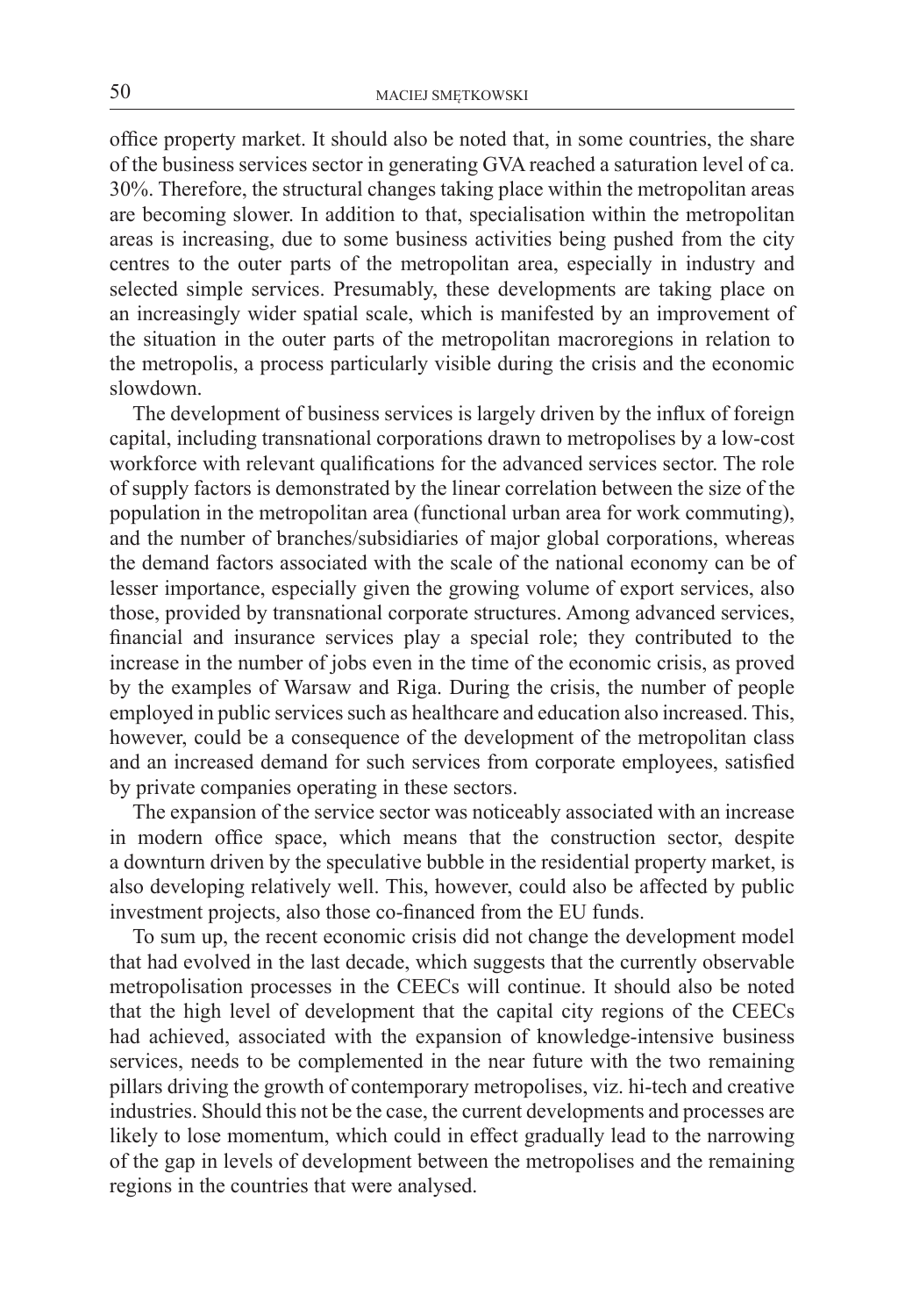#### **References**

- Batten, D. (1995). Network cities: Creative urban agglomerations for the 21st century, *Urban Studies*, 32(2), 312–327.
- Castells, M. (1989). *The Informational City: Economic Restructuring and Urban Development*. Oxford: Blackwell.
- Castells, M. (1998). *The Information Age: Economy, Society and Culture The Rise of Network Society*. Oxford: Blackwell.
- CBRE (2011). *Business Footprints. Global Office Locations 2011*, CB RICHARD ELLIS.
- Criekingen, M., Bachmann, M., Guisset, C., Lennert, M. (2007). Towards polycentric cities, *Belgeo*, 1, 31–50.
- Cushman and Wakefield (2012). *European City Monitor 2011*, www.cushmanwakefield. com.
- Degen, M., García, M. (2012). The transformation of the 'Barcelona Model': An analysis of culture, urban regeneration and governance, *International Journal of Urban and Regional Research*, 36(5), 1022–1038.

ESPON FOCI (2010). *Future Orientation of Cities*, www.espon.eu.

- Gorzelak, G. (1996). *The Regional Dimension of Transformation in Central and Eastern Europe*. London: Jessica Kingsley Publishers.
- Gorzelak, G. (2011). The financial crisis in Central and Eastern Europe, in: G. Gorzelak (ed.), *Financial Crisis in Central and Eastern Europe: From Similarity to Diversity*. Warsaw: Scholar Publishing House.
- Gorzelak, G., Smętkowski, M. (2011). Warsaw as a metropolis successes and missed opportunities, *Regional Science Policy & Practice*, 4(1), 25–45.
- Hall, P., Pain, K. (ed.) (2006). *The Polycentric Metropolis: Learning from Mega-city Regions in Europe*, London, Sterling, VA: Earthscan.
- Hutton, T. A. (2010). *The New Economy of the Inner City. Restructuring, Regeneration and Dislocation in the Twenty-first-century Metropolis*. London, New York: Routledge.
- Krätke, S. (2007). Metropolisation of the European economic territory as a consequence of increasing specialisation of urban agglomerations in the knowledge economy, *European Planning Studies*, 15, 1–27.
- Kuć-Czajkowska, K. (2010). Metropolitan functions of Warsaw, Prague and Budapest, in: G. Gorzelak, B. Bachtler, M. Smętkowski (ed.), *Regional Development in Central and Eastern Europe: Development Processes and Policy Challenges*. London, New York: Routledge, 137–156.
- Kunzamann, K. R. (1998). World city regions in Europe: Structural change and future challenges, in: F. Lo, Y. Yeung (ed.), *Globalisation and World Large Cities*. Tokyo, New York, Paris: UN University Press.
- NEWSEC, 2014, *Office market report 2014 H1*, http://www.newsec.lt.
- Orłowski, W.M. (2010). *W pogoni za straconym czasem. Wzrost gospodarczy w Europie Środkowo-Wschodniej*. Warsaw: PWE.
- Petrakos, G. (2001). Patterns of regional inequality in transition economies, *European Planning Studies*, 9, 359–383.
- Sassen, S. (1991). *The Global City*, Princeton, NJ: Princeton University Press.
- Smętkowski, M., Gorzelak, G. (2008). Metropolis and its region: New relations in the information economy, *European Planning Studies*, 16(6), 727–743.